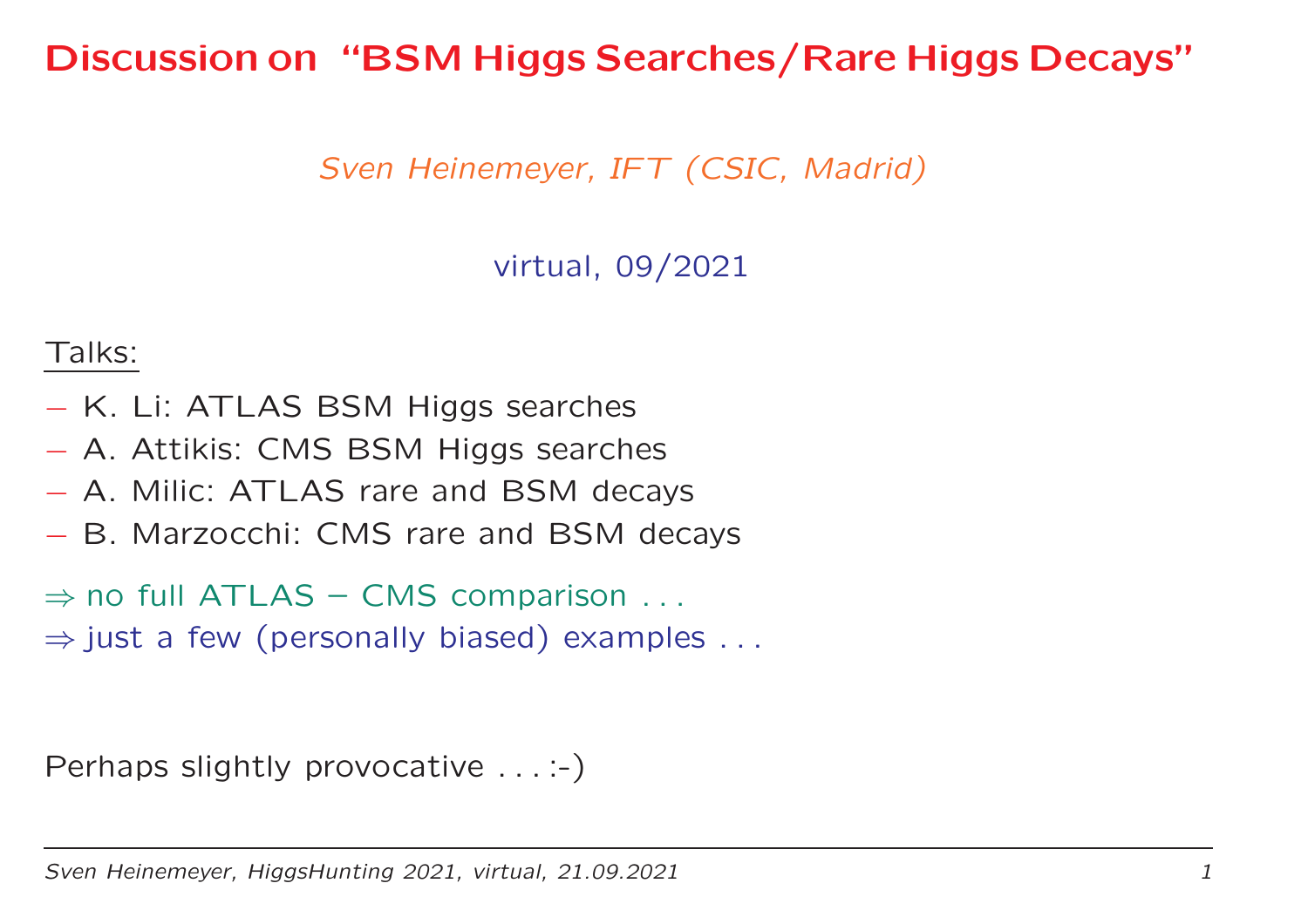My personal favorite:  $pp \rightarrow$  $\rightarrow \phi \rightarrow \tau^+ \tau^-$ :



 $\Rightarrow$  excess in  $ggH/A$  and  $b\overline{b}H/A$ ! (2.2, 2.7  $\sigma$ )  $\Rightarrow$  what about CMS??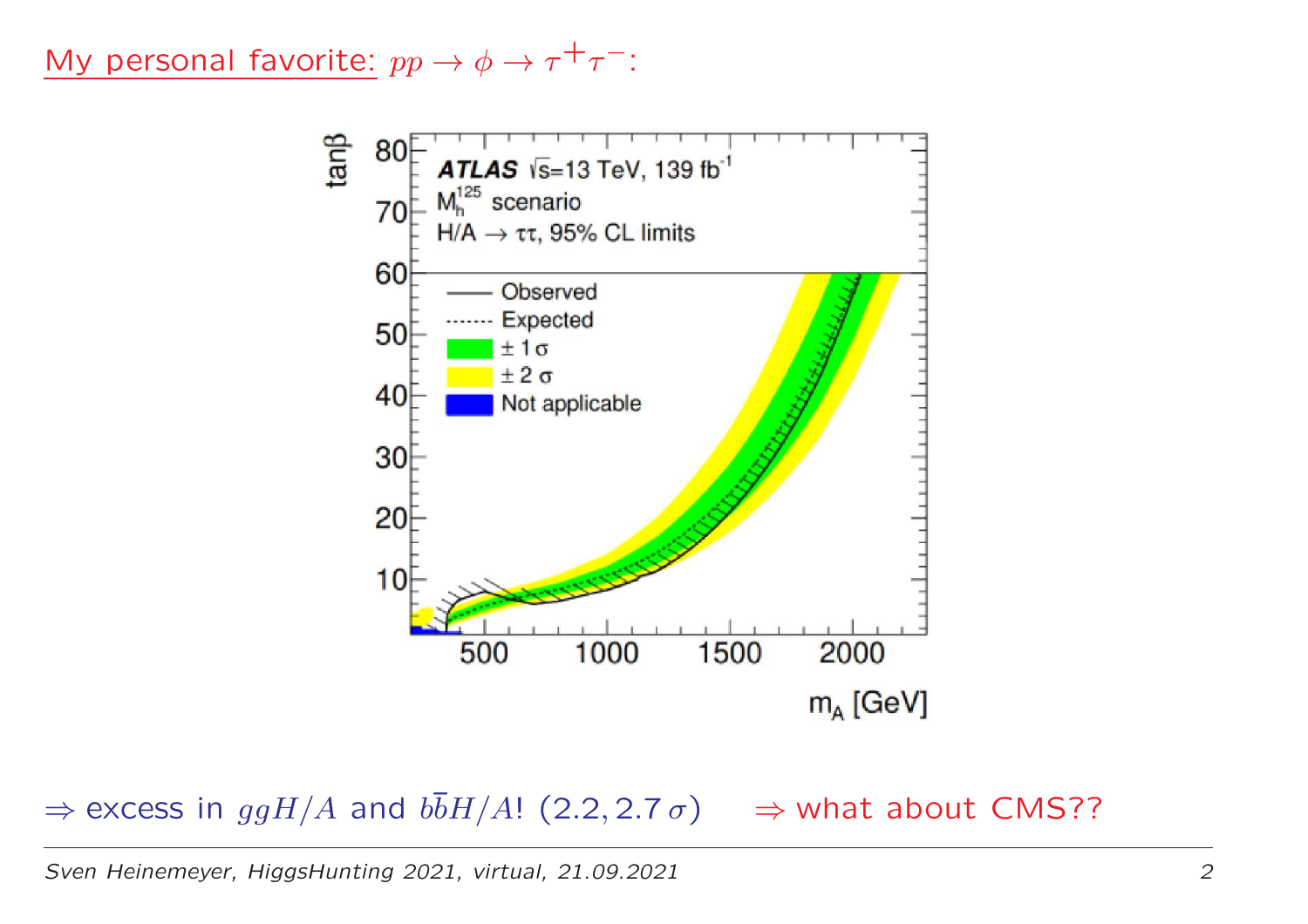- First evidence for  $H \rightarrow ll \gamma$ !  $\bullet$ 
	- 3.2  $\sigma$  observed, 2.1  $\sigma$  expected  $\circ$
	- xsec  $\times$  BR = 8.7<sup>2.8</sup><sub>-2.7</sub> fb  $\circ$
- Search statistically limited (syst. uncertainty 35% of stat. uncertainty)



 $\Rightarrow$  agreed upon cuts??  $\Rightarrow$  in the LHCHWG we tried for years  $\dots$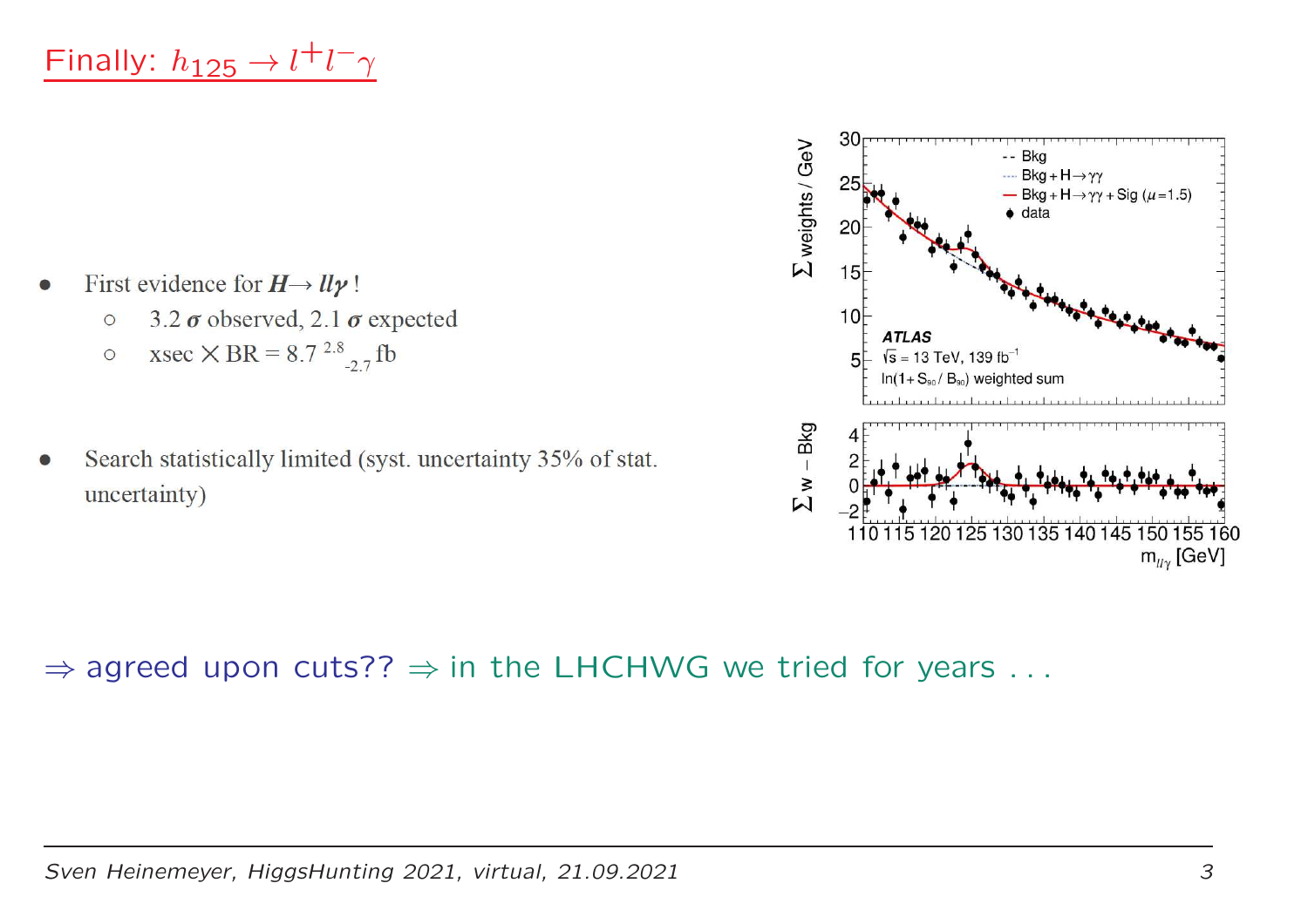#### Impressed to see:

- Results: evidence of  $H \rightarrow \mu\mu$  $\bullet$ 
	- p-value:  $3.0\sigma$  (2.5 $\sigma$  exp.)  $\circ$
	- $\mu$  = 1.19 ± 0.40 (stat) ± 0.15 (syst)  $\rightarrow$  statistically limited  $\circ$
	- No deviation from SM observed  $\circ$



# ⇒ ATLAS is somewhat behind ...

Sven Heinemeyer, HiggsHunting 2021, virtual, 21.09.2021 $\frac{1}{4}$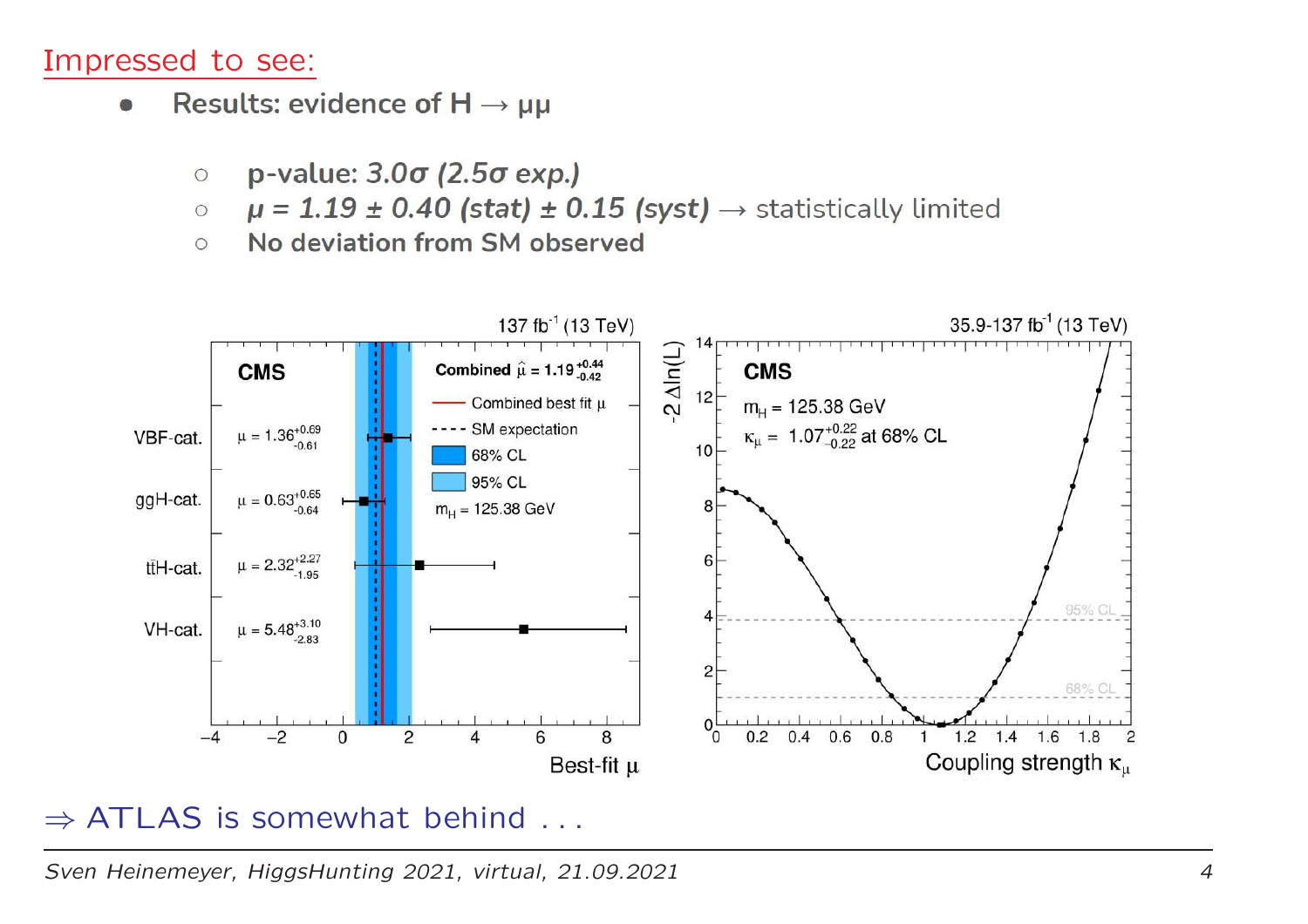#### How to present results in the most confusing way?



### $\Rightarrow$  not sure who wins, ATLAS or CMS  $\dots$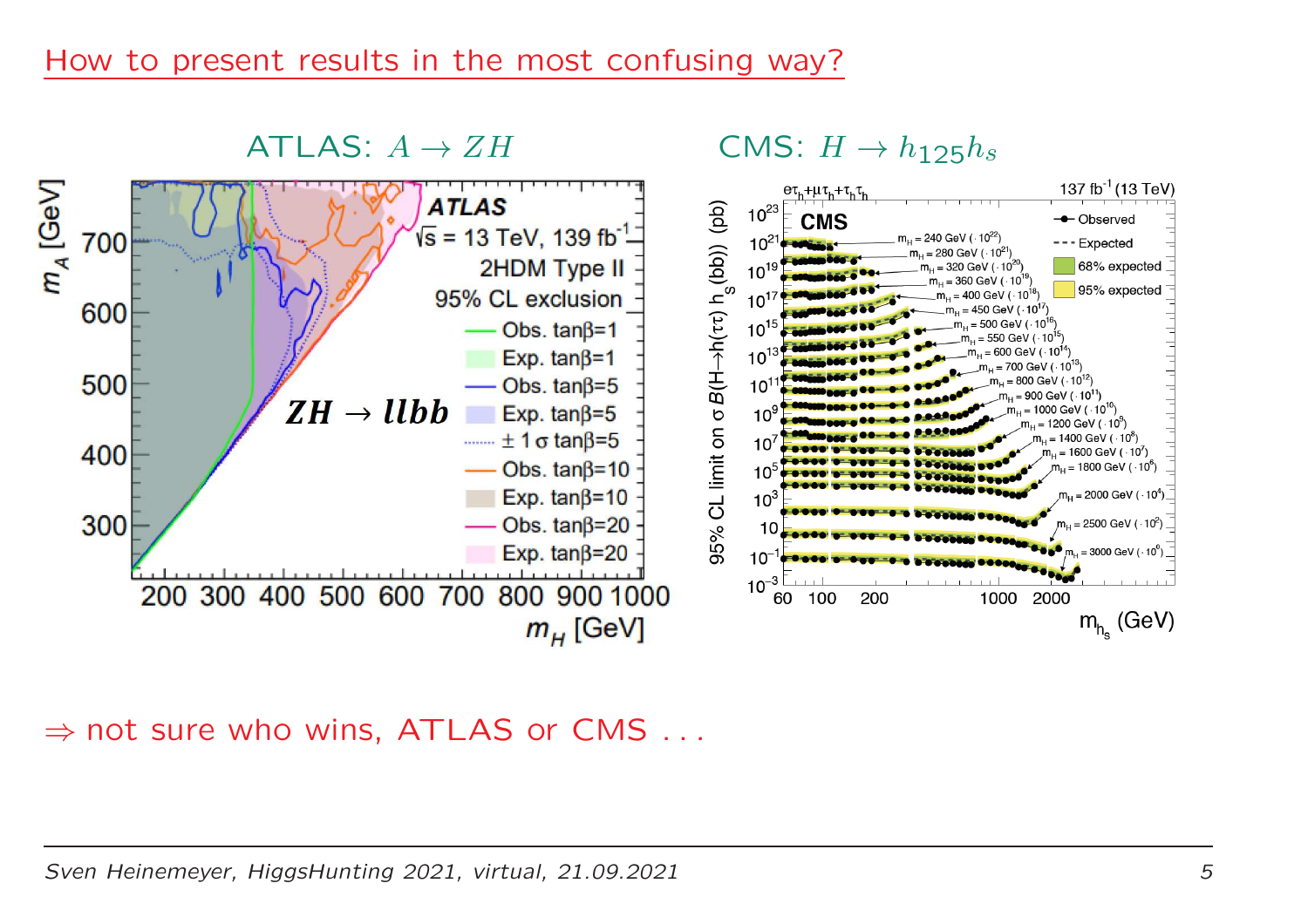### Discovery?



### $\Rightarrow$  consistent? If so  $\dots$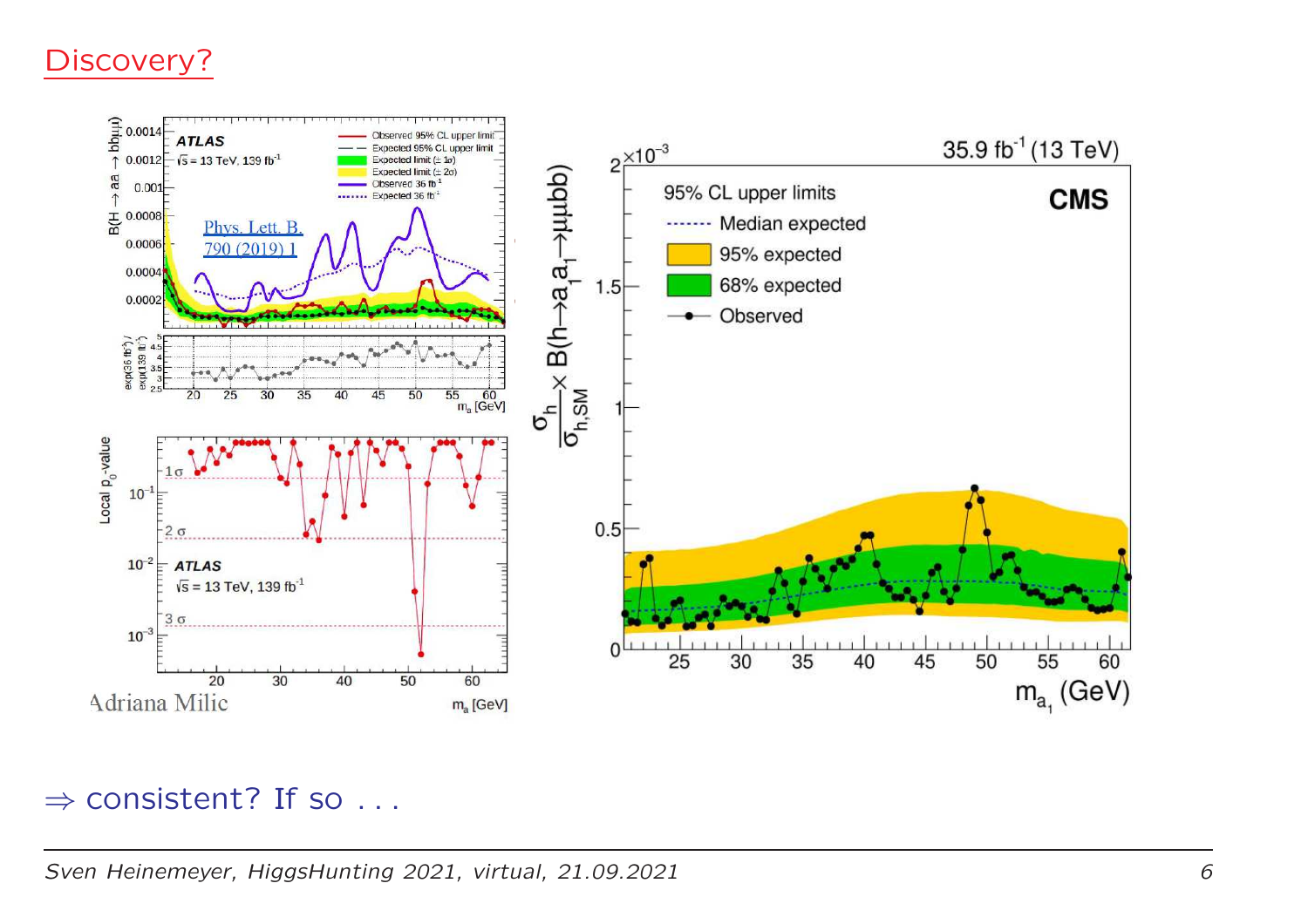One important questions since more than three:  $pp \rightarrow \phi_{96} \rightarrow \gamma \gamma$ 



⇒ no update, neither from ATLAS, nor CMS, ...<br>⇒ nothing about direct light Higgs production at F  $\Rightarrow$  nothing about direct light Higgs production at HH21!<br>Syen Heinemeyer HiggsHunting 2021, virtual 21.09.2021